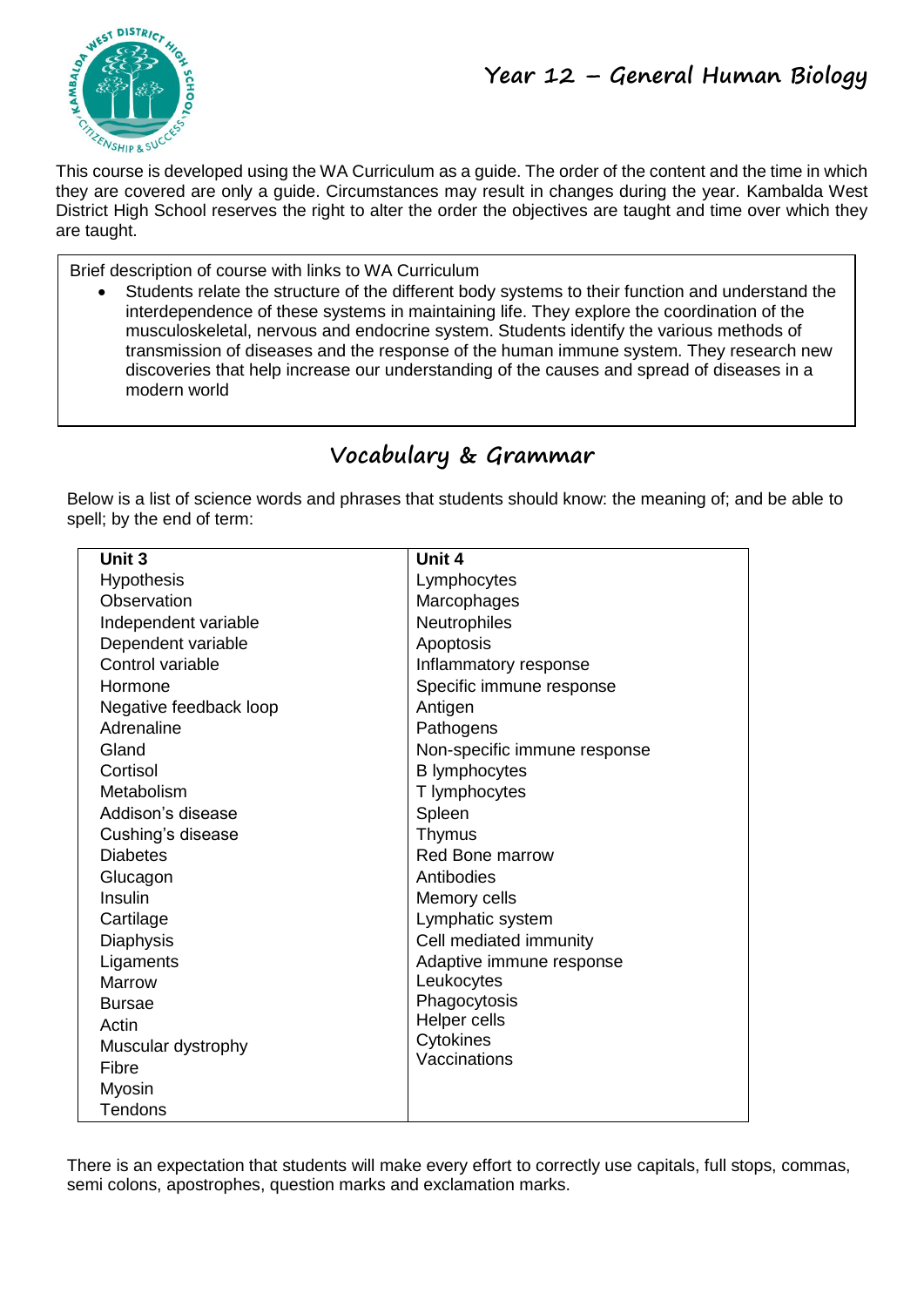

### **Semester 1 – UNIT 3**

**Semester Transfersor Semester I** – **UNIT**<br>UNIT Description: Using science enquiry skills the study of human coordination, including: endocrine system, skeletal system, muscular system, nervous system

| Week                | Topics/Syllabus                                                                                                                                                                                                                                                                                                                                                                                                          | Assessment                                                                                      | <b>Resources</b> |  |
|---------------------|--------------------------------------------------------------------------------------------------------------------------------------------------------------------------------------------------------------------------------------------------------------------------------------------------------------------------------------------------------------------------------------------------------------------------|-------------------------------------------------------------------------------------------------|------------------|--|
|                     | Term 1                                                                                                                                                                                                                                                                                                                                                                                                                   |                                                                                                 |                  |  |
| 1<br>$\overline{2}$ | <b>Science Inquiry Skills</b><br>Elements of investigations (hypothesis, method,<br>etc.)<br><b>Writing a hypothesis</b><br>Interpreting and evaluating scientific texts<br>Representing data in meaningful and useful ways<br>including finding means and mediums; discussing<br>measurement error and accuracy and limitations of<br>data<br><b>Endocrine System</b><br>Structure and function of the endocrine system |                                                                                                 |                  |  |
|                     | (glands included are hypothalamus, pituitary,<br>adrenal gland, pancreas, thyroid, pineal and<br>parathyroid, testicles, ovaries and placenta)<br>Negative feedback loop of hormone action                                                                                                                                                                                                                               |                                                                                                 |                  |  |
| 3                   | (stimulus, receptor, modulator, effector, response<br>and feedback)<br>Role of thyroxine, cortisol, growth hormone and<br>adrenaline in the regulation of metabolism                                                                                                                                                                                                                                                     |                                                                                                 |                  |  |
| 4                   | <b>Endocrine disorders and their symptoms</b><br>Hormone replacement therapies for the treatment<br>of endocrine disorders                                                                                                                                                                                                                                                                                               | Task 1: Endocrine<br>system<br>investigation                                                    |                  |  |
| 5                   | <b>Skeletal System</b><br>Structures and functions of the skeletal system                                                                                                                                                                                                                                                                                                                                                |                                                                                                 |                  |  |
| 6                   | The structure and development of long bones<br>provide for strength, growth and repair<br>The location of specific skeletal structures allows<br>for a range of movements                                                                                                                                                                                                                                                |                                                                                                 |                  |  |
| $\overline{7}$      | Damage caused by sporting injuries to the skeletal<br>system<br>Treatment of sporting injuries (medication, first aid<br>or surgery)                                                                                                                                                                                                                                                                                     | Task 2: Skeletal<br>systems test                                                                |                  |  |
| 8                   | <b>Muscular system</b><br>Structures and functions of the muscular system in<br>facilitating locomotion and balance<br>How muscles work in groups to bring about desired<br>actions                                                                                                                                                                                                                                      |                                                                                                 |                  |  |
| 9                   | Dysfunctions of the muscular systems and how<br>they affect individuals<br>Treatment of dysfunctions of the muscular systems<br>Advances in treatment for muscular systems                                                                                                                                                                                                                                               | Task 3: Disorders<br>that cause<br>dysfunctions of<br>the muscle<br>system extended<br>response |                  |  |
| 10                  | <b>EST Revision</b><br>Explicit teaching of how to study and techniques<br>Guided revision                                                                                                                                                                                                                                                                                                                               |                                                                                                 |                  |  |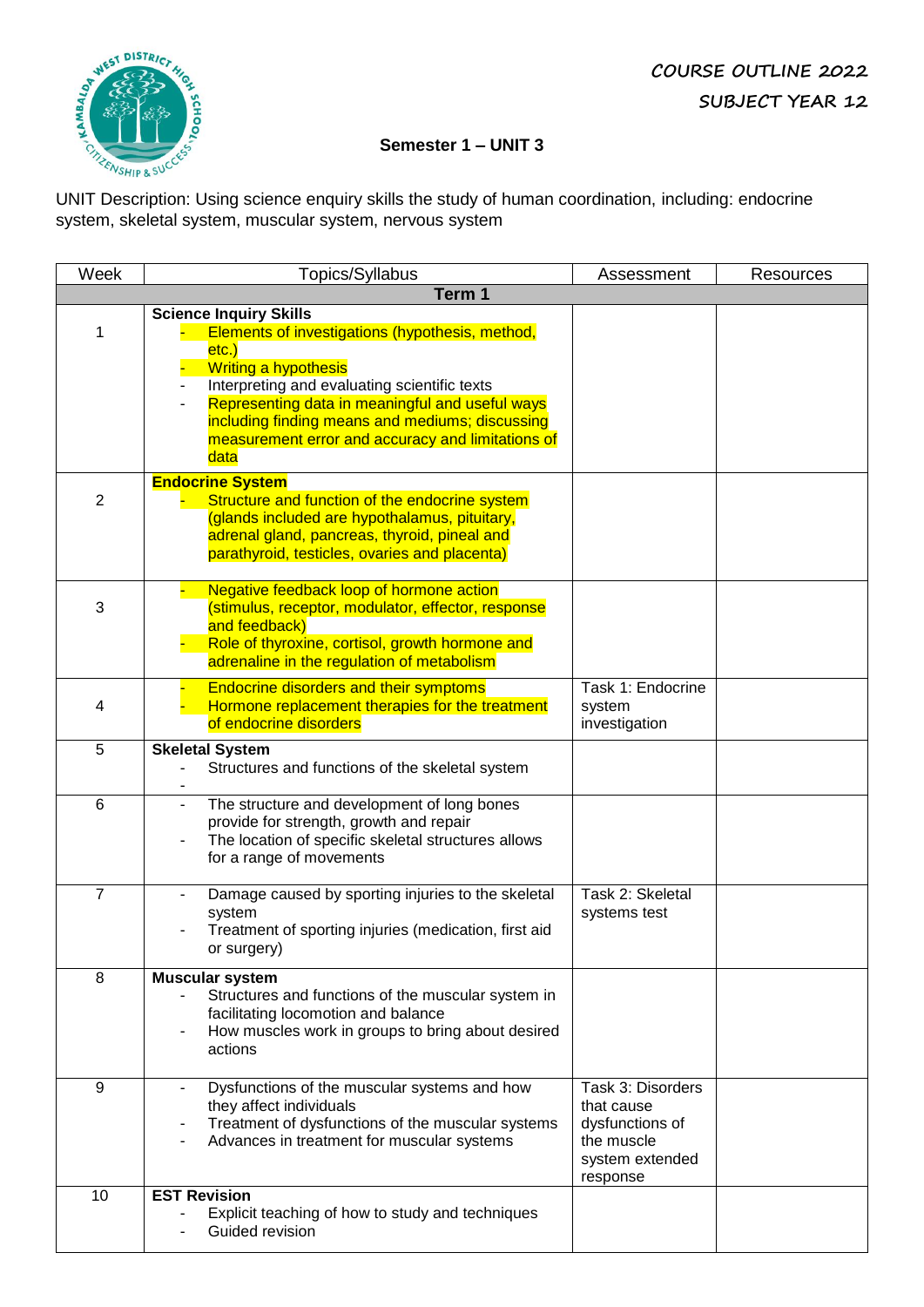| Term <sub>2</sub> |                                                                                                                                                                                                                                |                                |  |
|-------------------|--------------------------------------------------------------------------------------------------------------------------------------------------------------------------------------------------------------------------------|--------------------------------|--|
|                   | <b>EST REVISION?</b>                                                                                                                                                                                                           |                                |  |
| 1                 |                                                                                                                                                                                                                                |                                |  |
| $\overline{2}$    | <b>EST Revision?</b>                                                                                                                                                                                                           | Task 4: EST                    |  |
|                   | <b>Nervous System</b>                                                                                                                                                                                                          |                                |  |
| 3                 | Structures and functions of the nervous system<br>Structure and functions of the central nervous<br>system (brain, cerebellum, cerebrum, brainstem<br>and spinal cord) and peripheral nervous system                           |                                |  |
| 4                 | Structure and function of receptors (eye, ear and<br>skin)                                                                                                                                                                     |                                |  |
| 5                 | Reflex arcs and the neurons involved<br>$\sim$<br>Interactions between the nervous system and<br>$\blacksquare$<br>musculoskeletal system for coordination, walking<br>and balance                                             |                                |  |
| $6\phantom{1}6$   | Effect of damages to the nervous system<br>$\blacksquare$<br>new innovations of treatment for nervous system<br>damage                                                                                                         | Task 5: Nervous<br>system test |  |
|                   | End of Unit 3                                                                                                                                                                                                                  |                                |  |
|                   | <b>Start of Unit 4: Infectious Diseases</b>                                                                                                                                                                                    |                                |  |
| $\overline{7}$    | <b>Diseases</b><br>Comparison of different types of pathogens<br>(bacteria, viruses, fungi and parasites)                                                                                                                      |                                |  |
| 8                 | Characteristics of common diseases (Ross river<br>disease, influenza, food poisoning, tinea and<br>malaria)                                                                                                                    |                                |  |
| 9                 | Debunking myths and misconceptions around<br>disease, its transmission and appropriate treatment<br>or preventative measures<br>The development of the microscope and how it was<br>important in linking pathogens to diseases |                                |  |
| 10                | Transmission and spread of infectious diseases by<br>local, regional and global movement<br>Three different mechanisms of transmission<br>(contact, contamination, and disease-specific<br>vectors)                            |                                |  |
|                   | <b>END OF SEMESTER 1</b>                                                                                                                                                                                                       |                                |  |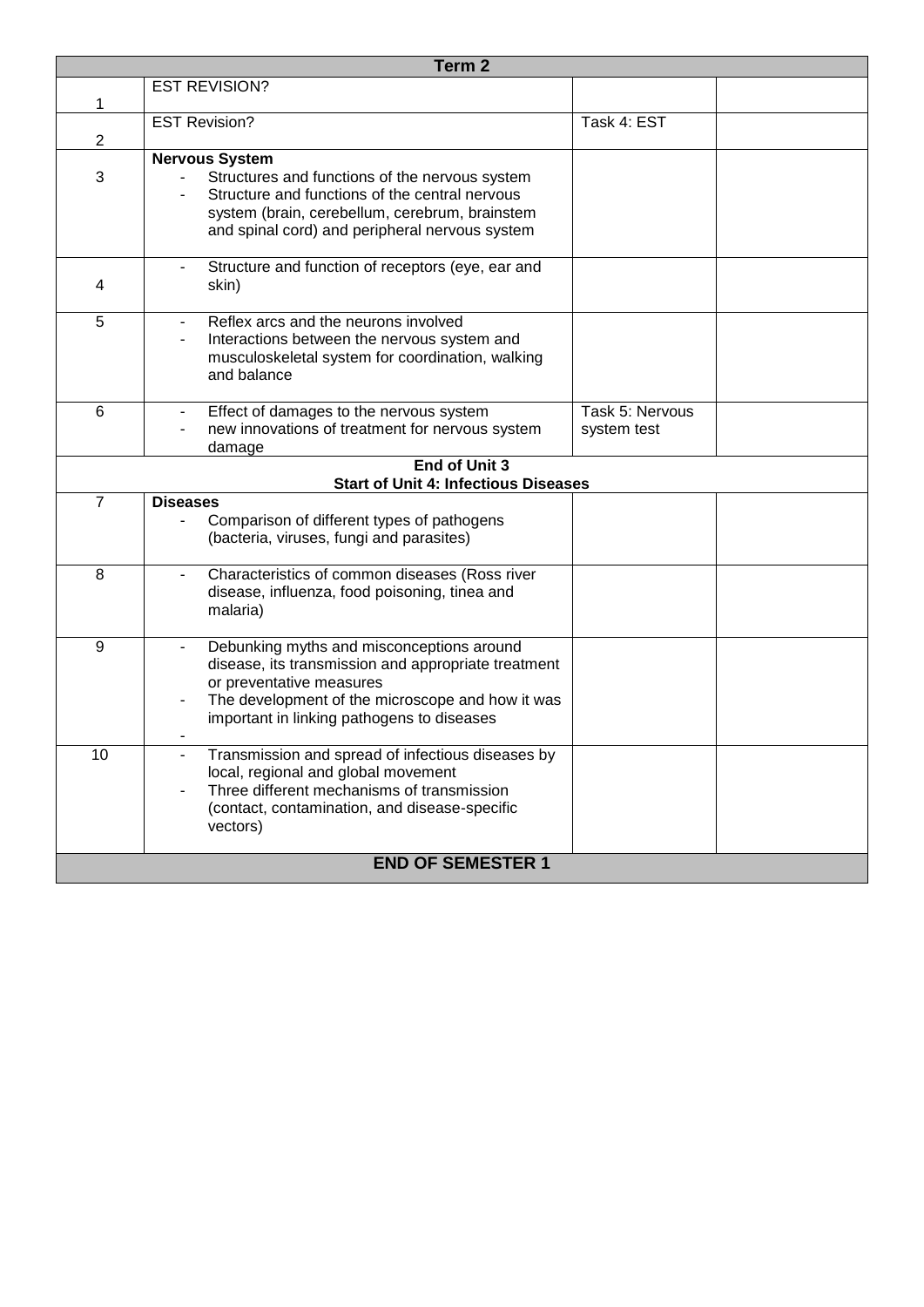## **Semester 2 – UNIT 4**

**Unit Description:** Using science enquiry skills, the study of infectious diseases: disease, vaccines and immunology, community and global health

| Week           | Topics/Syllabus                                                                                                                                                                                                                                                       | Assessment                                                                    | <b>Resources</b> |
|----------------|-----------------------------------------------------------------------------------------------------------------------------------------------------------------------------------------------------------------------------------------------------------------------|-------------------------------------------------------------------------------|------------------|
|                | Term <sub>3</sub>                                                                                                                                                                                                                                                     |                                                                               |                  |
| 1              | Methods of prevention for transmission of different<br>diseases (quarantine, immunisation and disruption<br>of life cycle)                                                                                                                                            |                                                                               |                  |
| $\overline{2}$ | Different hygiene practices and how they affect the<br>transmission of disease<br>The 'hygiene hypothesis'. Exploring the theory that<br>increase in allergy disorders in modern society is a<br>consequence of decreased exposure to infection in<br>early childhood | Task 6: Diseases<br>and pathogens<br>test                                     |                  |
|                | <b>Vaccines and Immunology</b>                                                                                                                                                                                                                                        | Task 7: Micro-                                                                |                  |
| 3              | The responses in human body systems that target<br>pathogens (inflammatory response in the circulatory<br>system)                                                                                                                                                     | organisms<br>investigation                                                    |                  |
| 4              | Function of antibodies and memory cells for short<br>term and long term immunity                                                                                                                                                                                      |                                                                               |                  |
| 5              | Treatments for the variety of pathogens and<br>diseases to reduce infection or severity (antiseptics,<br>antivirals and antibiotics)<br>Misuse of medicinal treatments against pathogens,<br>causes the development of multi-resistant bacteria                       |                                                                               |                  |
| $\,6$          | Exploring how vaccinations produce memory cells<br>$\blacksquare$<br>to gain immunity of specific diseases<br>Natural exposure to a pathogen and how it can<br>produce immunity to a specific disease                                                                 |                                                                               |                  |
| $\overline{7}$ | Comparing the effect of introducing foreign bacteria<br>and viruses to isolated communities against the<br>outside world                                                                                                                                              | Task 8: Vaccines<br>and Immunology<br><b>Test</b>                             |                  |
| 8              | <b>Community and global health</b><br>Basic outline of water sanitation<br>Comparison of global standards of water sanitation                                                                                                                                         |                                                                               |                  |
| 9              | Basic outline of waste treatment<br>Comparison of global standards of waste treatment                                                                                                                                                                                 | Task 9:<br>comparing local,<br>regional and<br>global response<br>to COVID-19 |                  |
| 10             | Global comparison of the presence of pathogens<br>and disease vectors<br>Identify different travel warnings and how they<br>reduce risk of infection                                                                                                                  |                                                                               |                  |
|                | Term 4                                                                                                                                                                                                                                                                |                                                                               |                  |
| 1              | Population density and movement patterns<br>influence the transmission of disease                                                                                                                                                                                     |                                                                               |                  |
| 2              | The effect of social behaviour on the transmission,<br>spread and persistence of sexually transmitted<br>infections                                                                                                                                                   |                                                                               |                  |
|                | <b>END OF SEMESTER 2</b>                                                                                                                                                                                                                                              |                                                                               |                  |